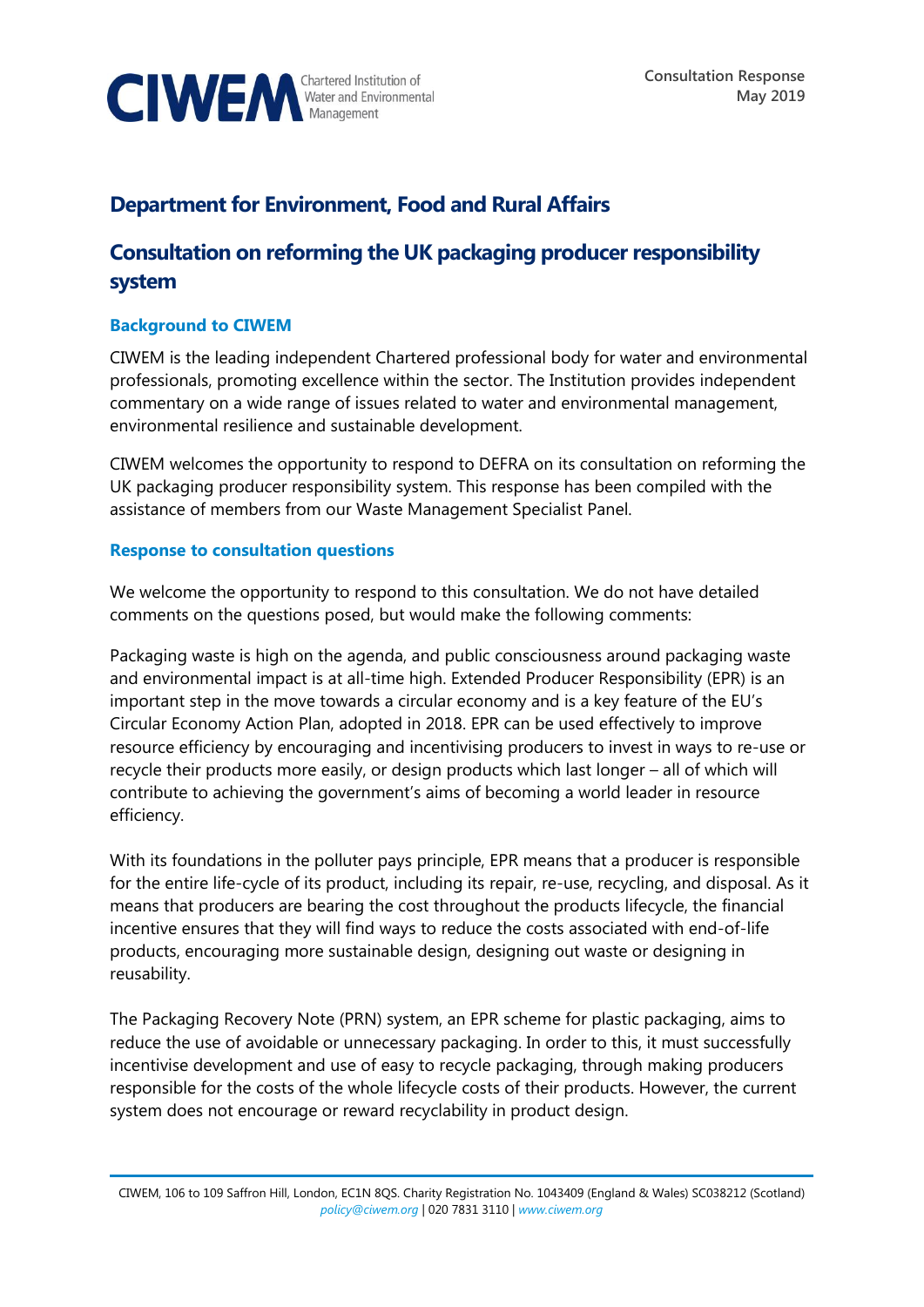The PRN system has certainly played an integral role in increasing the UK's packaging recycling rates to date, but it urgently needs to be radically reformed to drive this further. We support the introduction of measures which ensure that business, producers and manufacturers are responsible for full net cost recovery of packaging they produce.

A reformed PRN system would give much needed confidence for industry to invest in improved infrastructure for reprocessing in the UK, which will be vital to achieving aims of Resources & Waste Strategy. We must stimulate packaging which is designed to be recycled, and therefore increase capacity to reprocess waste and recycle domestically.

We support the formation of an approved list of recyclables, which would be aid understanding amongst consumers and should result in higher quality recycling. We also support the introduction of mandatory uniform labelling of recyclable products, which would also increase public understanding. Well thought-out communications and a public education and engagement strategy is crucial to increase recycling rates and support the aims of Resources & Waste strategy. Funds recovered through the PRN system from producers should contribute to these costs, but government should drive this.

We would not want to see any unintended consequences of plastic packaging reform, and it is imperative that government bears in mind that not all packaging is bad. For example, packaging on fresh food produce elongates shelf lives and avoids food waste, but packaging must always be appropriate and proportionate.

The three key areas for reform of the PRN system are funding, increased transparency and disincentivising export of packaging waste.

#### *Funding*

Lack of Local Authority funding in the PRN system needs to be addressed as a priority, as Local Authorities currently unfairly pay the majority of costs of managing packaging waste. The onus should not be on LAs to shoulder the financial burden of managing waste produced by industry.

We support the introduction of placing full net costs of managing packaging waste on those businesses who use packaging and are best placed to influence its design to include recyclability, consistent with the polluter pays principle and the concept of EPR. Full net cost recovery is a crucial reform which is not a function of the current system. Currently, the cost to business is low, so there is little incentive for change. In order to incentivise the use of easier to recycle packaging, business should be responsible and obligated to pay for the full costs of collecting, sorting, treating and disposing of their packaging when it becomes waste. However, further work needs to be completed on how to manage fly tipping, or establishing when a producer has discharged its responsibility as far as possible.

Recycling provision for on the go packaging waste is currently patchy. Material which is collected is often low quality and has high contamination rates, and as a result is often not recycled and instead sent for disposal at high cost. LAs should be appropriately funded to manage collections, alongside an education programme/campaign for public to increase on the go recycling, and a Deposit Return Scheme for beverage containers which has been codeveloped with plastic packaging reform.